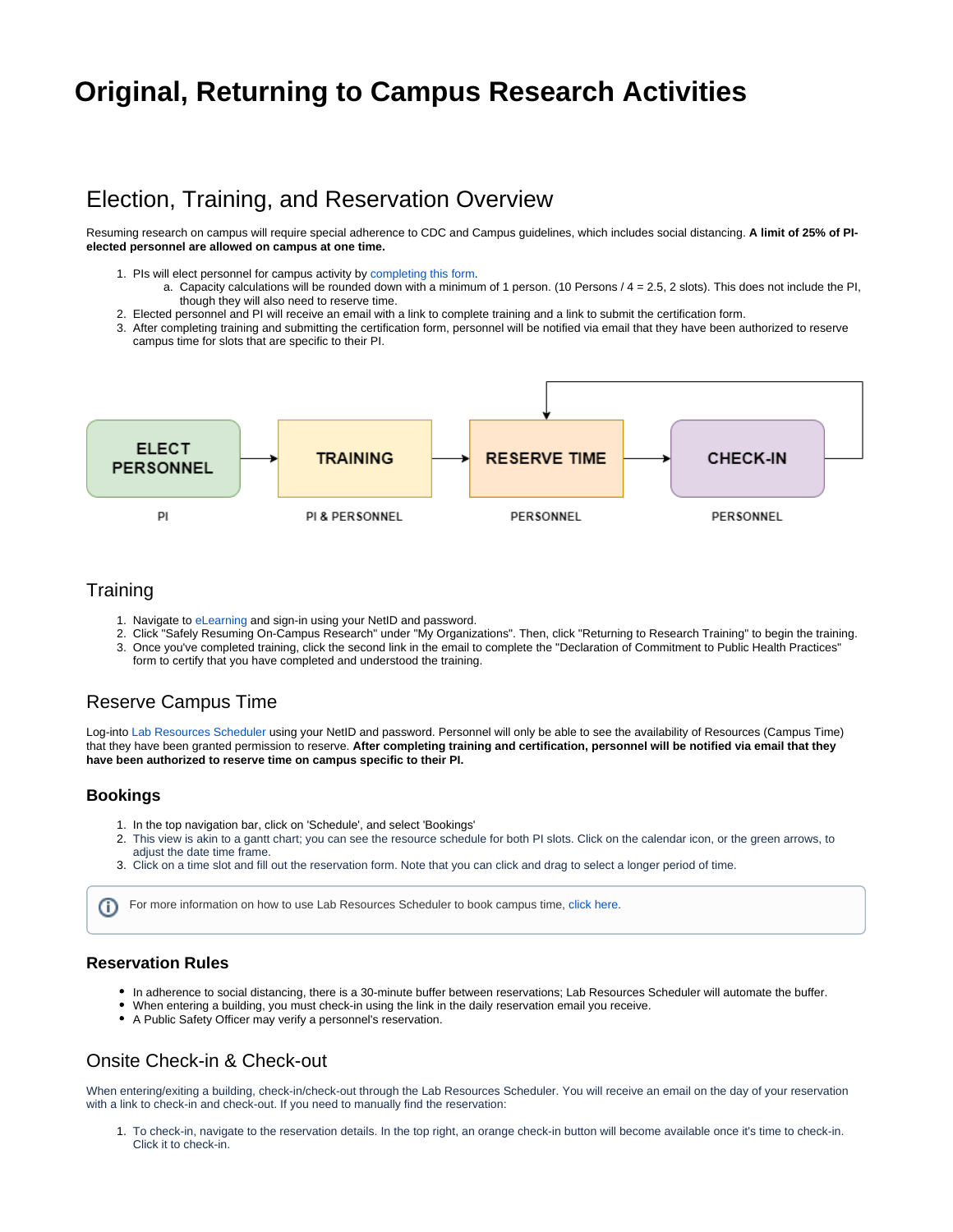- 2. To check-out, navigate to the reservation details. In the top right, click on the same button that now reads as 'check-out'.
- Please [visit the FAQ](https://wiki.utdallas.edu/display/HOME/Original%2C+Return+to+Research+FAQs) for frequently asked questions. O)

## Research in Shared Spaces

Shared Spaces are defined as research spaces where members of a research group routinely interact with each other in the same space, such as science and engineering labs, core facilities, shared spaces in institutes or centers. To the greatest extent possible, research personnel should continue to work from home; in particular, all vulnerable individuals are encouraged to continue to work from home. Research personnel should be aware that depending on the situation, such as an outbreak of COVID-19 or Stay Home executive orders, research may have to be ramped down again within a short amount of time. [Click here](https://utdallas.app.box.com/s/4kl13ojf8p25mbhvqav77ufy8e66arss) to view Signage that should be placed in strategic and relevant areas to remind personnel of the health & safety guidelines required to remain compliant.

### Health & Safety Guidelines

#### **Health Checks**

Prior to coming to work, individuals must self-screen for any of the following new or worsening signs or symptoms of possible COVID-19 infection, and must include new signs/symptoms among their household members:

- Cough, shortness of breath, persistent pain/pressure in their chest, chills, repeated shaking with chills, runny nose or new sinus congestion, muscle pain, headache, sore throat, fatigue, new GI symptoms (nausea, vomiting, diarrhea), new loss of taste or smell, a fever great than 100.0 degrees Fahrenheit, or known close contact with a person who is lab-confirmed to have COVID-19.
- **If you or your household members have any of the symptoms on any work-day, do not come on campus.** Contact your immediate supervisor as soon as reasonably possible. Follow the guidelines on the [UT Dallas Covid-19](https://utdallas.edu/coronavirus/faq/#faculty) website in the case of a suspected or confirmed case of COVID-19. The Office of Emergency Management and Continuity Planning (OEMCP) will provide additional guidance regarding individual and facilities follow-up actions that may be needed.

#### **Contact Tracing**

- Every individual must maintain and regularly update a list of substantive and known face-to-face interactions that they have had during work hours of the preceding two weeks (i.e., lab members they interact with on a daily basis, human subjects they came in contact with during study procedures, etc.). In the case of a coronavirus infection, this list should be made available to university personnel.
- As more robust contact tracing solutions become available, additional information will be provided to the UT Dallas community. Utilizing these resources will be strongly encouraged as they will be a key strategy for preventing further spread of COVID-19.

#### **Meetings & Visitors**

- Routine lab/research group meetings should not be conducted face-to-face; conduct meetings virtually.
- Please move all of your visitor meetings and consultations online.
- Research Safety staff will assist Central Receiving in safely handling and delivering packages containing chemical, biological, or radiological materials to laboratories.
- Vendor visits to research laboratories should be coordinated through Research Facilities Operations.

#### **Social Distancing & Spacing**

- [CDC guidelines](https://www.cdc.gov/coronavirus/2019-ncov/prevent-getting-sick/prevention.html) for social distancing of 6 feet or greater must be maintained.
- Shared research spaces must have no more than one (1) individual per 200 sqft per room/workspace unless further density is justified and approved. The PI is responsible for ensuring that this rule is followed at all times. Space out desks and workstations; desks in common areas must be arranged so that individuals occupying desks at the same time are at least 10 ft apart (consider temporary walls between workstations if this spacing cannot be achieved). If a space is designed for single occupancy, the space should not be occupied by more than one individual on the same day.
- Maintaining appropriate fire barriers and life safety protections in buildings and work spaces is critical. Furniture or other items that are rearranged to support physical distancing cannot block or diminish paths of travel (aisles, hallways, corridors), or in any way hinder access to egress doors. Personnel and units must not prop open or inhibit the operation of doors, especially doors that are designed to be self-closing for fire safety or security purposes.

#### **Hygiene Etiquette**

- Wash/sanitize hands frequently. At a minimum, this includes before entering and upon leaving a laboratory.
- When available, use soap and water and scrub hands for a minimum of 20 seconds.
- If soap and water are not available, use an alcohol-based hand sanitizer that contains at least **60% ethanol or 70% isopropanol** and cover all hand surfaces and rub until dry.
- Cough/sneeze into a tissue. Dispose of used tissues immediately into a trashcan and then wash hands. If there are no tissues available, cough/sneeze into the crook of your elbow, not your hands.
- Avoid touching your face, eyes, nose, and mouth. This can accelerate the spread of infection.
- Wear personal protective equipment, as appropriate in the laboratory.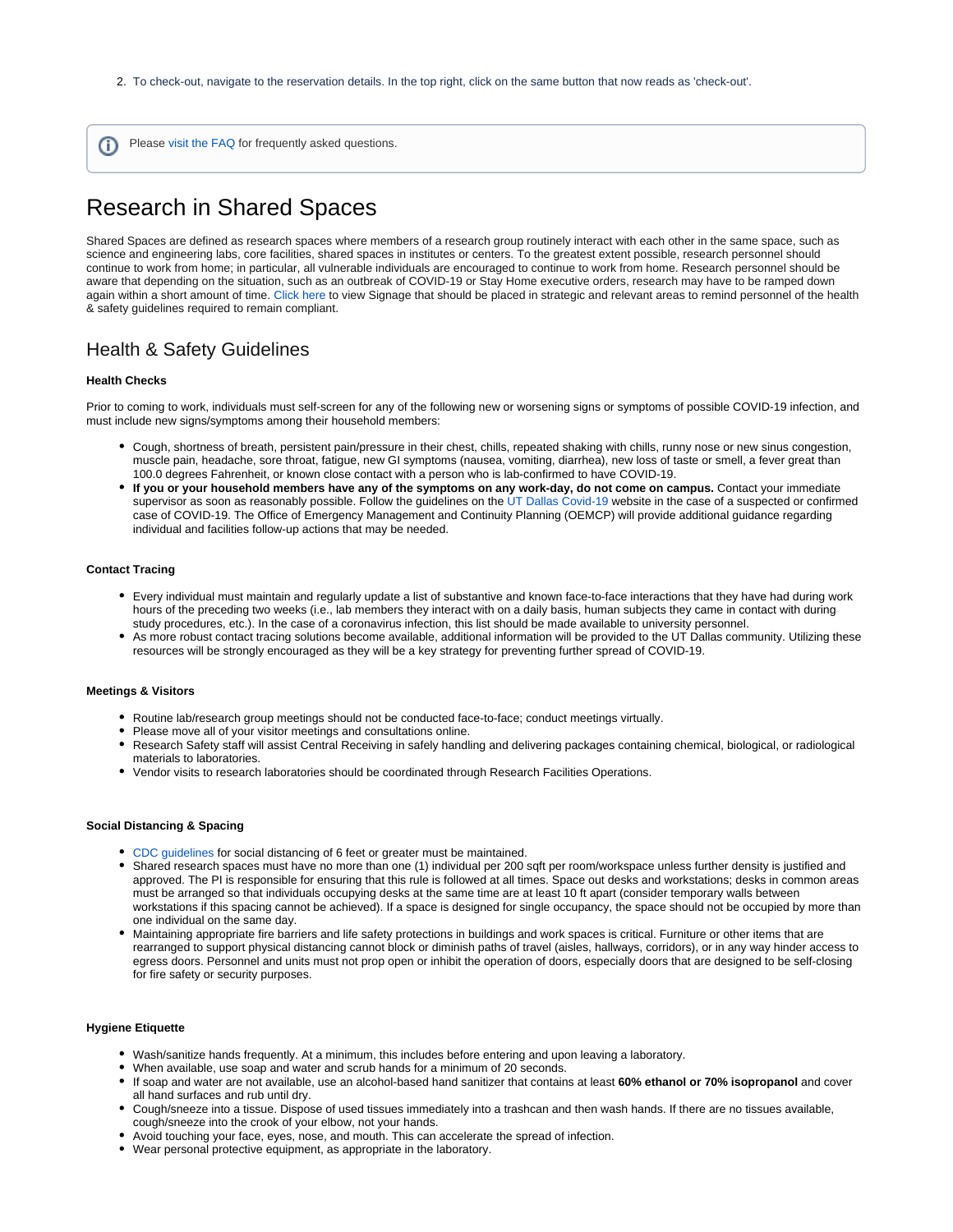#### **Face and Hand Coverings**

- Face masks/face coverings must be worn at all times in spaces that involve close proximity with other people and when other people are present.
- Hand coverings/gloves should only be worn during work tasks where use is specified by a hazard assessment. When disposable gloves are worn by research personnel, gloves must be discarded after each use. Do not wear gloves in public spaces/common areas, to prevent crosscontamination.
- Masks and gloves must be available in shared research spaces. Obtaining these items is the responsibility of the PI. [See here](https://utdallas.edu/oit/cloth-face-covering-distribution/#request-a-cloth-face-covering) for more information on how to obtain masks.
- Gloves must be worn and [removed properly](https://www.cdc.gov/vhf/ebola/pdf/poster-how-to-remove-gloves.pdf) when individuals interact with human subjects in close proximity or when in contact with shared devices or equipment.
- Masks and gloves must be made available to human subjects and visitors prior to entering lab spaces. Human subjects and visitors must wear masks and must be given the option to wear gloves.
- If other protective equipment is needed, the PI must ensure their availability. **If any of these are needed and not available to the lab, the lab is not allowed to remain open.**

#### **Safety**

- If research is conducted by a single individual in a lab setting where under normal circumstances, two or more individuals are present, notify at least one other person outside the lab as a safety precaution prior to entering the lab and upon leaving.
- Please contact Research, Campus, and Environmental Safety to request support, when more than one person may be needed to safely operate equipment.

#### **Disinfecting Labs & Equipment**

- Disinfect common research areas and frequently touched surfaces (lab benches, doorknobs, sink handles, freezer doors, fume hood sashes, keyboards, microscopes, etc.) at the end of each shift prior to the next shift arriving at the workplace.
- Designate one or more individuals responsible for cleaning and disinfecting and have them document on a daily work sheet that they completed the cleaning.
- Minimize the sharing of equipment and devices. If they need to be shared, thoroughly disinfect the device between uses by different individuals.

## Human Subject Research

#### **Virtual Procedures**

All IRB protocols will be reviewed on an individual basis to evaluate risk to participants and to the UTD research community. First and foremost, all human subjects activities that can take place via virtual platforms (Teams, Zoom, online surveys, etc.) should be conducted virtually to avoid in-person contact. These type of procedure changes can be requested by submitting a **Request for Revision** form to the [IRB Office.](mailto:irb@utdallas.edu) All such modifications to a research protocol require IRB review and approval prior to them being initiated.

#### **In-Person Research Procedures**

For procedures that cannot be moved to an online format, an **Application to Resume Human Subjects Research** ("ARHSR") must be submitted to the IRB Office and approved prior to the activities commencing. IRB members will use the **COVID-19 Research Protocol Risk Reduction Checklist**, to guide their review of the investigator-initiated ARR and decisions for recommendations and approval.

- 1. ARRs will need to demonstrate Investigators have a plan in place to reduce risk to participants, which includes the following:
- 2. Scheduling participants so that there is no congregating in research settings and allows for appropriate disinfecting between all participants. 3. Investigator and participant screenings including temperature checks using a noncontact thermometer (or disposable equipment) for adults and one accompanying family member (if a minor).
- 4. Investigators and participants should wear face coverings, such as a washable cloth mask, that covers the nose and mouth.
- 5. Participant screening should be conducted prior to their arrival on campus and at the testing site to assess each participant's exposure to COVID-19.
- 6. Follow [CDC guidelines](https://www.cdc.gov/coronavirus/2019-ncov/prevent-getting-sick/prevention.html?CDC_AA_refVal=https%3A%2F%2Fwww.cdc.gov%2Fcoronavirus%2F2019-ncov%2Fprepare%2Fprevention.html) for social distancing and handwashing, cough/sneeze etiquette, surface cleansing and disinfecting after each participant encounter and use of appropriate personnel protective equipment (PPE).
- 7. Disinfect all equipment that will be in contact with the subject and all contact surfaces after each subject. Scheduling of participants should allow for adequate cleaning and disinfecting between all participant visits.
- 8. For studies that involve collection/analysis of biospecimens: If these procedures cannot be postponed, the UTD Research, Campus and Environmental Safety office must approve protocols for collecting and handling of biospecimens.

## Animal Research

#### **Restricting entrance to the animal facilities**

- By entering the facility, research personnel certify that they do not exhibit any of the symptoms at the time of entering the facility: new or worsening cough, shortness of breath, sore throat, loss of taste or smell, or feeling feverish or a measured temperature greater than or equal to 100.0 degrees Fahrenheit. If they exhibit any of these symptoms or if the investigator knows that they have come in close contact with a person who is lab-confirmed to have COVID-19, they are not allowed into the animal facility.
- Investigators not abiding by the social distancing or use of a proper PPE will have their animal facility access removed.